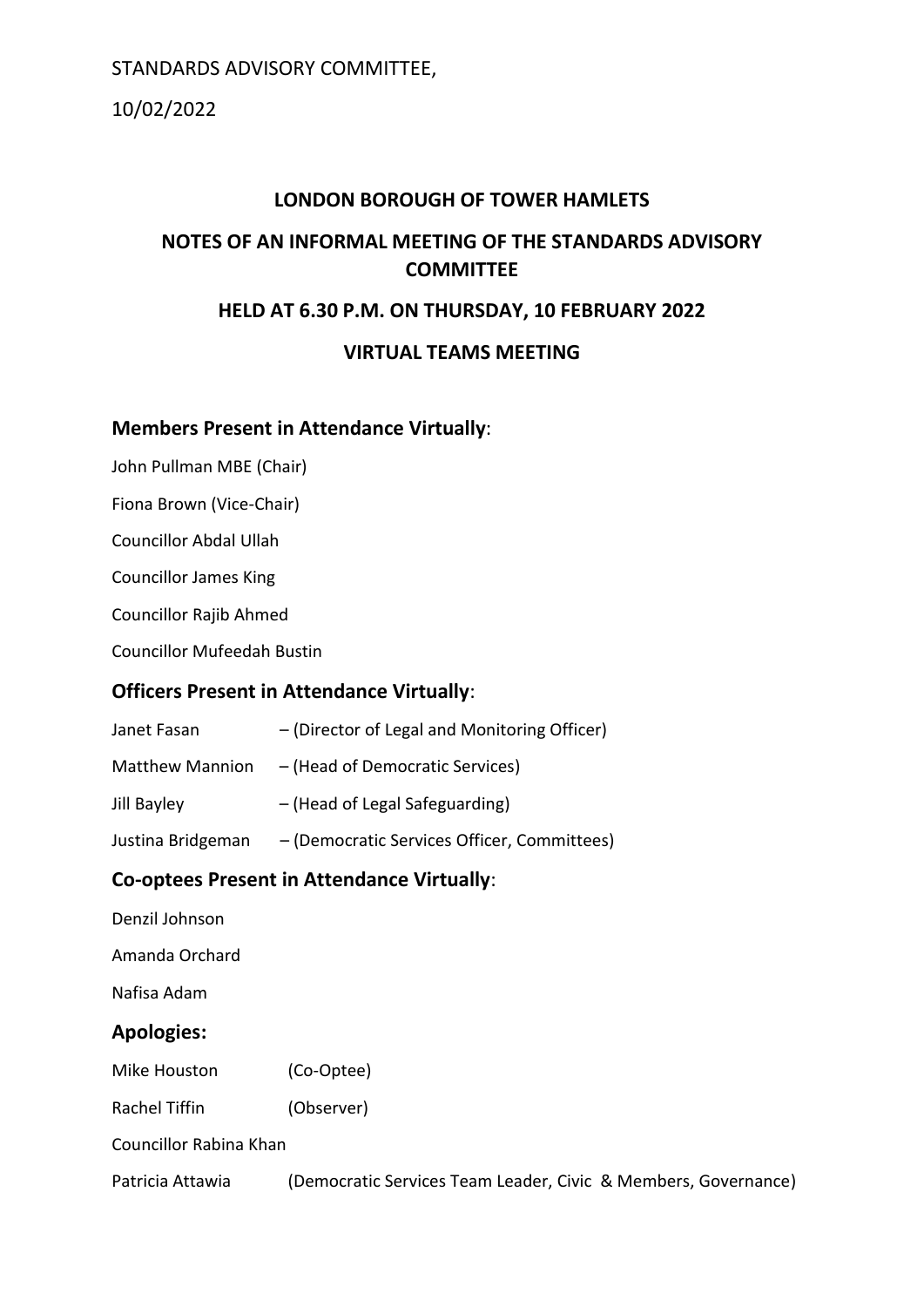# 10/02/2022

### 1. **DECLARATIONS OF DISCLOSABLE PECUNIARY INTERESTS**

There were no declarations of disclosable pecuniary interests.

### 1.2 **MEETING STATUS**

Matthew Mannion, Head of Democratic Services, informed The Committee that due to positive Covid tests and attendee availability issues within Council offices; it was agreed that this discussion be held virtually on an informal basis, rather than at The Town Hall as a formal Committee meeting. The Members of the Committee would still be able to discuss all the reports and propose actions for officers to consider. Confirmation of the minutes of the last meeting would have to be deferred until the next formal Committee meeting.

The Chair introduced Amanda Orchard as the new Independent Person (IP), who works as an adjudicator for investigations, disciplinaries and appeals within several local authorities. Matthew Mannion introduced Justina Bridgeman as a new member of Democratic Services on a six-month secondment.

### 2. **MINUTES OF THE PREVIOUS MEETING(S)**

### **NOTED**

1. That the minutes of the subcommittee, 25 November 2021 were agreed and could be submitted to the next meeting for approval.

### 3. **REPORTS FOR CONSIDERATION**

### 3.1 Draft Standards Advisory Board Report to Council

Jill Bayley, Head of Legal Safeguarding and Deputy Monitoring Officer, gave the committee an overview of the Annual Report submitted at the 25 November 2021 meeting for consideration. The Committee were requested to outline any corrections requiring amendments, as well as any additions to the Work Programme. As the report is in draft form, highlighted sections still require updates, specifically:

- Code of Conduct for Members Complaint Monitoring (pt. 13)
- Member Induction (part 41) *to be discussed: see item 3.2*
- Member / Officer Relations Protocol (pt. 34) *– to be discussed: see item 3.3*
- Gifts & Hospitality (part 18) *to be discussed: see item 3.5*
- Standards Advisory Committee Work Planning for 2022-23 (pt. 43)

The Chair welcomed the report and asked that any comments be fed back to officers. It was also noted that an updated report would be presented to the Committee at its next meeting before being submitted to Council.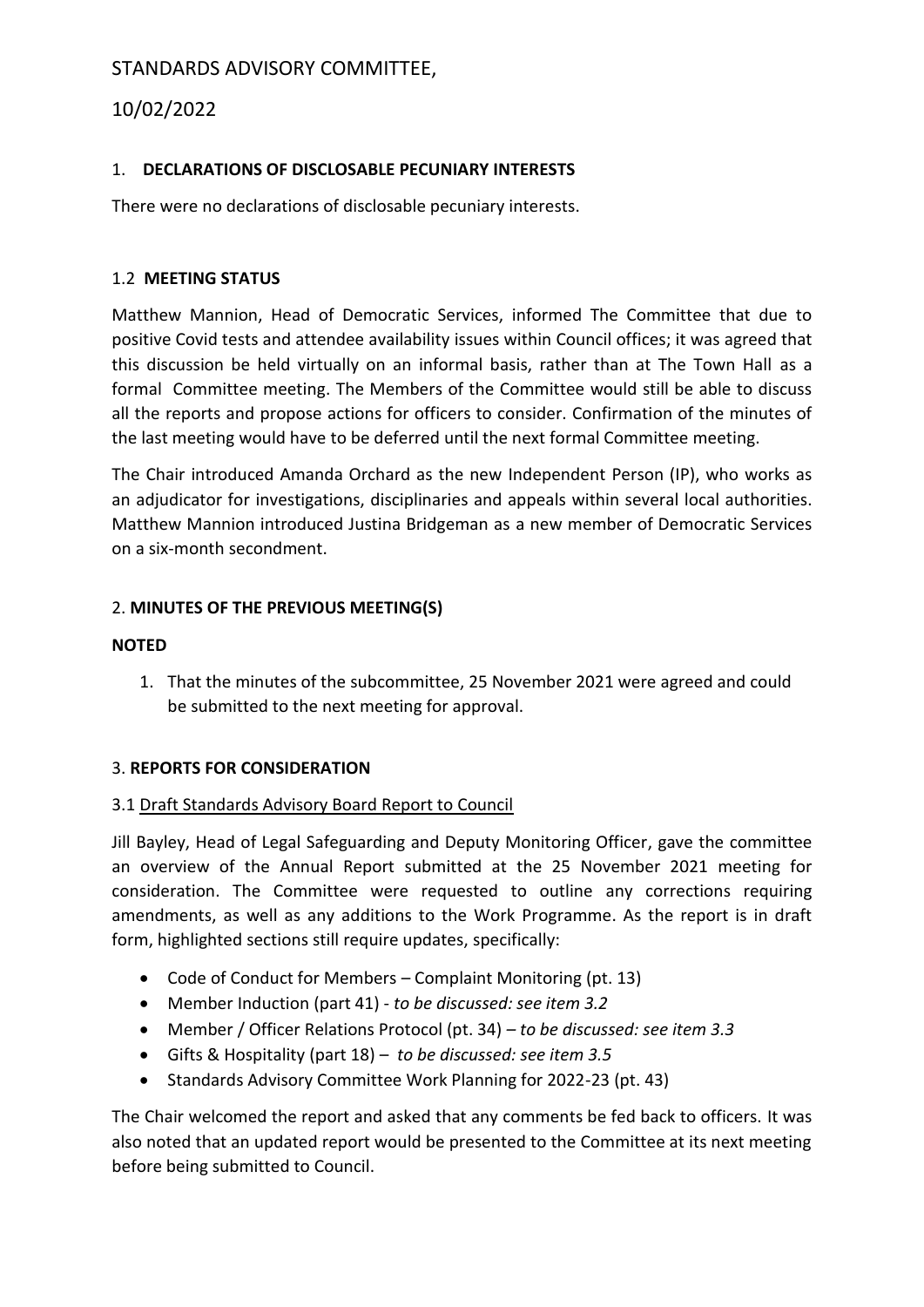### 10/02/2022

#### **NOTED**

1. That the report be noted and that any additions or amendments be submitted to officers.

#### 3.2 Member Induction Programme 2022

Matthew Mannion gave The committee background details on the proposed programme, which had been updated since the previous version was presented at the last meeting, for further consideration. The draft was also submitted to the General Purposes Committee on 10 January 2022 to induct new Councillors after the May elections. The programme focuses on Statutory requirements, service area introductions, timetables and ensuring training and development needs are met. Any comments should be cascaded to Matthew via email. The final programme would be signed off by the General Purposes Committee on 22 March 2022.

The Chair then went through the programme in depth and noted:

- LBTH has no authority to enforce DBS checks on new candidates, although checks are undertaken on Members working with vulnerable residents. The Committee could consider recommending more checks on Members if the Committee feels it appropriate.
- The Committee welcomed reference to The Code of Conduct throughout the programme.

In general the committee welcomed the report and the comprehensive plan set out.

#### **NOTED:**

- The Standards Advisory Committee recommended The Chair, Vice Chair, and IP's attend the following induction sessions:
	- $\triangleright$  Ethics and Probity.
	- $\triangleright$  Promoting Equalities and Diversity.
	- $\triangleright$  Overview and Scrutiny.
	- $\triangleright$  A tour of the New Town Hall.
	- $\triangleright$  It was requested that officers ensure these dates are diarised once approved by GPC.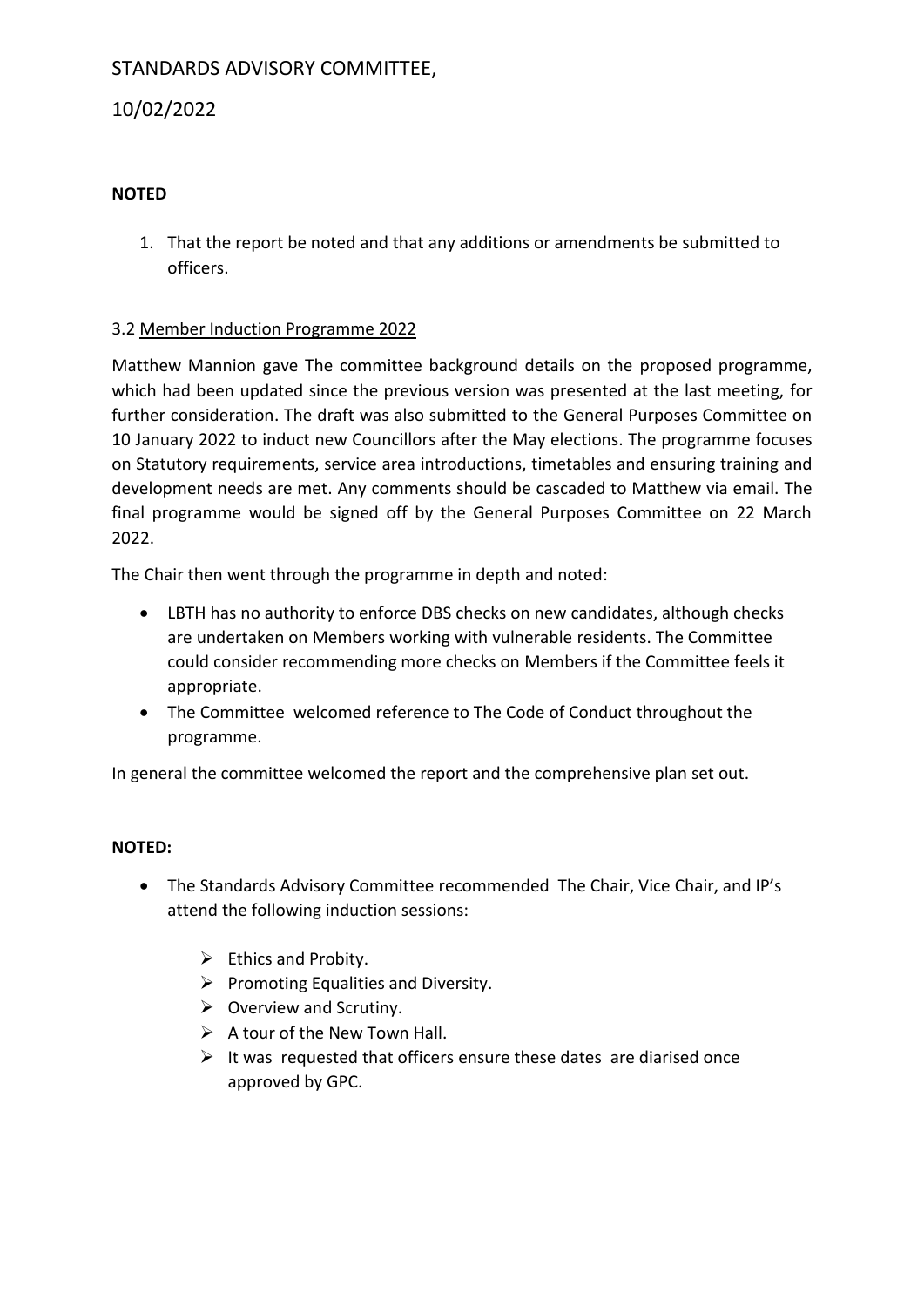# 10/02/2022

### **RESOLVED**

1. That the report be noted.

#### 3.3 Member / Officer Relations Protocol – Update Report

Jill Bayley, Head of Legal Safeguarding and Deputy Monitoring Officer, presented the draft report. This followed previous agreement by the committee that the protocol be reviewed. It had previously been discussed with a working group and progress to date was now being presented to the committee for discussion.

Part of the discussion had involved looking at other styles of protocol elsewhere, including a much briefer version. However, it was felt that this was not appropriate for Tower Hamlets.

Attached to the report were updated and track changed versions of the protocol for review.

Fiona Browne vice-chair noted that the structure of the report appeared disjointed in relation to the code of conduct principles, roles, and instructions. Clarity is required to make protocol navigation easier. The Chair requested amendments be forwarded for review to the working party, then back to The Committee for final authorisation.

#### **NOTED**

1. That the report be noted.

#### 3.4 Guidance for Members and Officers on Outside Organisations

Janet Fasan, Director of Legal and Monitoring Officer, outlined the report which presented updated guidance for Members who were appointed to external organisations, such as charities, as part of their role as a Member.

Comments from the committee were welcomed. The Committee were also asked to consider whether a working group should be formed. The document looks at Member expectations, organisations and legal duties as a director and trustee of an outside body.

The Chair welcomed comments. Councillor James King recommended that clarity on Members roles should be reiterated in the guidance introduction section *(i.e. section 1.3).* Councillor King also suggested further details on Member expectations and the power to expel from outside bodies be included.

Amanda Orchard noted that the guidance on Service should include ensuring Members needed to be clear on whether they were present on a personal or council capacity when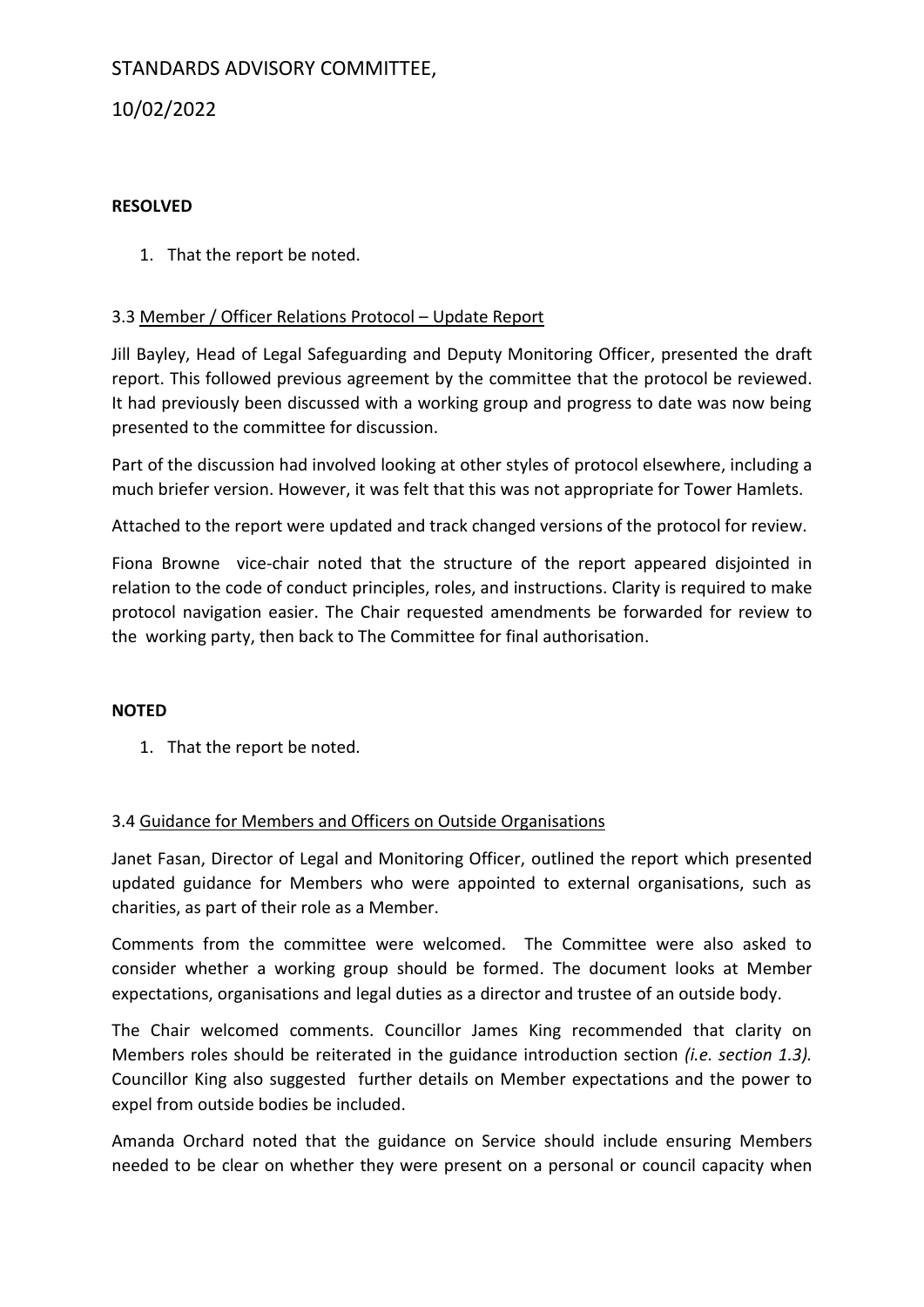### 10/02/2022

voting on particular issues. More emphasis should be made on Members who repeatedly fail to attend meetings without any mitigating circumstances, and a process of expulsion should be considered.

The committee welcomed the proposal of a working group to discuss the guidance in more detail, then requested amendments be forwarded for review at the next Standards Advisory Committee meeting.

#### **NOTED**

1. That the report be noted.

### 3.5 Gifts and Hospitality – Quarterly Report

Matthew Mannion presented the regular update report on Gifts and Hospitality declarations made by Members, on behalf of Patricia Attawia, Democratic Services Team Leader (Civic & Members), who sent her apologies. The Chair queried why Mayor Biggs accepted a gift from The Embassy of the People's Republic of China, whilst Cllr Islam donated the same gift to the Speaker's Charity. A correction was noted *(attached in a supplementary agenda paper).*

The committee were asked to note that items related to The Speakers Ball, were not declared within the 28-day deadline, due in part to the year-end festivities.

The Chair suggested that the importance of declaring gifts and hospitality within the deadline should be stressed to new Members during induction. This will also be highlighted in the Annual Report. Although continual late declarations will be noted, there are no sanctions currently in place. This should be considered for new Members going forward and any further comments be cascaded for review.

#### **RESOLVED**

1. That the report be noted.

#### 4. **WORK PLAN**

Matthew Mannion presented details of the work plan of the municipal year so far. Discussions will take place regarding items the committee feels appropriate for 2022/23 and any further comments should be cascaded for review. Fiona Browne requested that evaluation of the induction and training programmes are included in the work plan. It was noted that this could also be included in the annual report on Member training that is usually presented at the October meeting.